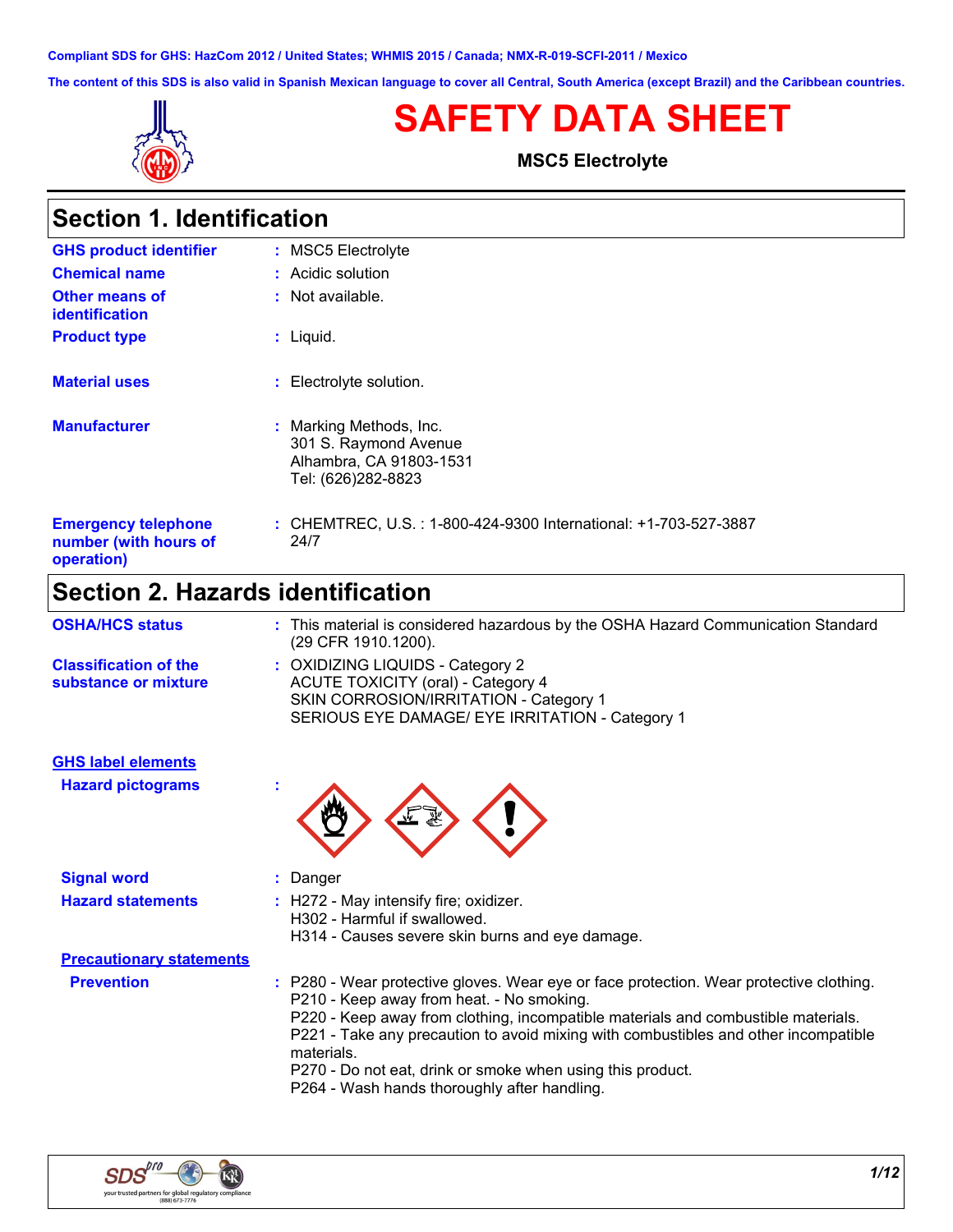### **Section 2. Hazards identification**

| <b>Response</b>                                                | : P304 + P340 + P310 - IF INHALED: Remove victim to fresh air and keep at rest in a<br>position comfortable for breathing. Immediately call a POISON CENTER or physician.<br>P301 + P310 + P330 + P331 - IF SWALLOWED: Immediately call a POISON CENTER<br>or physician. Rinse mouth. Do NOT induce vomiting.<br>P303 + P361 + P353 + P363 + P310 - IF ON SKIN (or hair): Take off immediately all<br>contaminated clothing. Rinse skin with water or shower. Wash contaminated clothing<br>before reuse. Immediately call a POISON CENTER or physician.<br>P305 + P351 + P338 + P310 - IF IN EYES: Rinse cautiously with water for several<br>minutes. Remove contact lenses, if present and easy to do. Continue rinsing.<br>Immediately call a POISON CENTER or physician. |
|----------------------------------------------------------------|-------------------------------------------------------------------------------------------------------------------------------------------------------------------------------------------------------------------------------------------------------------------------------------------------------------------------------------------------------------------------------------------------------------------------------------------------------------------------------------------------------------------------------------------------------------------------------------------------------------------------------------------------------------------------------------------------------------------------------------------------------------------------------|
| <b>Storage</b>                                                 | $:$ P405 - Store locked up.                                                                                                                                                                                                                                                                                                                                                                                                                                                                                                                                                                                                                                                                                                                                                   |
| <b>Disposal</b>                                                | : P501 - Dispose of contents and container in accordance with all local, regional, national<br>and international regulations.                                                                                                                                                                                                                                                                                                                                                                                                                                                                                                                                                                                                                                                 |
| <b>Hazards not otherwise classified (HNOC)</b>                 |                                                                                                                                                                                                                                                                                                                                                                                                                                                                                                                                                                                                                                                                                                                                                                               |
| <b>Physical hazards not</b><br>otherwise classified<br>(PHNOC) | : None known.                                                                                                                                                                                                                                                                                                                                                                                                                                                                                                                                                                                                                                                                                                                                                                 |
| <b>Health hazards not</b>                                      | : None known.                                                                                                                                                                                                                                                                                                                                                                                                                                                                                                                                                                                                                                                                                                                                                                 |

# **Section 3. Composition/information on ingredients**

| <b>Substance/mixture</b>                | : Mixture          |
|-----------------------------------------|--------------------|
| <b>Chemical name</b>                    | : Acidic solution  |
| Other means of<br><b>identification</b> | $:$ Not available. |
|                                         |                    |

**otherwise classified** 

**(HHNOC)**

| <b>CAS number/other identifiers</b> |                   |
|-------------------------------------|-------------------|
| <b>CAS number</b>                   | : Not applicable. |
| <b>Product code</b>                 | $:$ MSC5          |
| <b>Ingredient name</b>              |                   |
| Calaium nitrata                     |                   |

| <b>Ingredient name</b> | $\frac{9}{6}$ | <b>CAS number</b> |
|------------------------|---------------|-------------------|
| Calcium nitrate        | $10 - 30$     | 10124-37-5        |
| <b>Citric Acid</b>     | $5 - 10$      | 77-92-9           |
| Sodium etasulfate      | - 5           | 126-92-1          |

**Any concentration shown as a range is to protect confidentiality or is due to batch variation.**

**There are no additional ingredients present which, within the current knowledge of the supplier and in the concentrations applicable, are classified as hazardous to health or the environment and hence require reporting in this section.**

**Occupational exposure limits, if available, are listed in Section 8.**

### **Section 4. First aid measures**

#### **Description of necessary first aid measures**

**Eye contact Exercise 3 : Get medical attention immediately. Call a poison center or physician. Immediately flush in the set of physician. Immediately flush in the set of physician in the set of physician in the set of p** eyes with plenty of water, occasionally lifting the upper and lower eyelids. Check for and remove any contact lenses. Continue to rinse for at least 20 minutes. Chemical burns must be treated promptly by a physician.

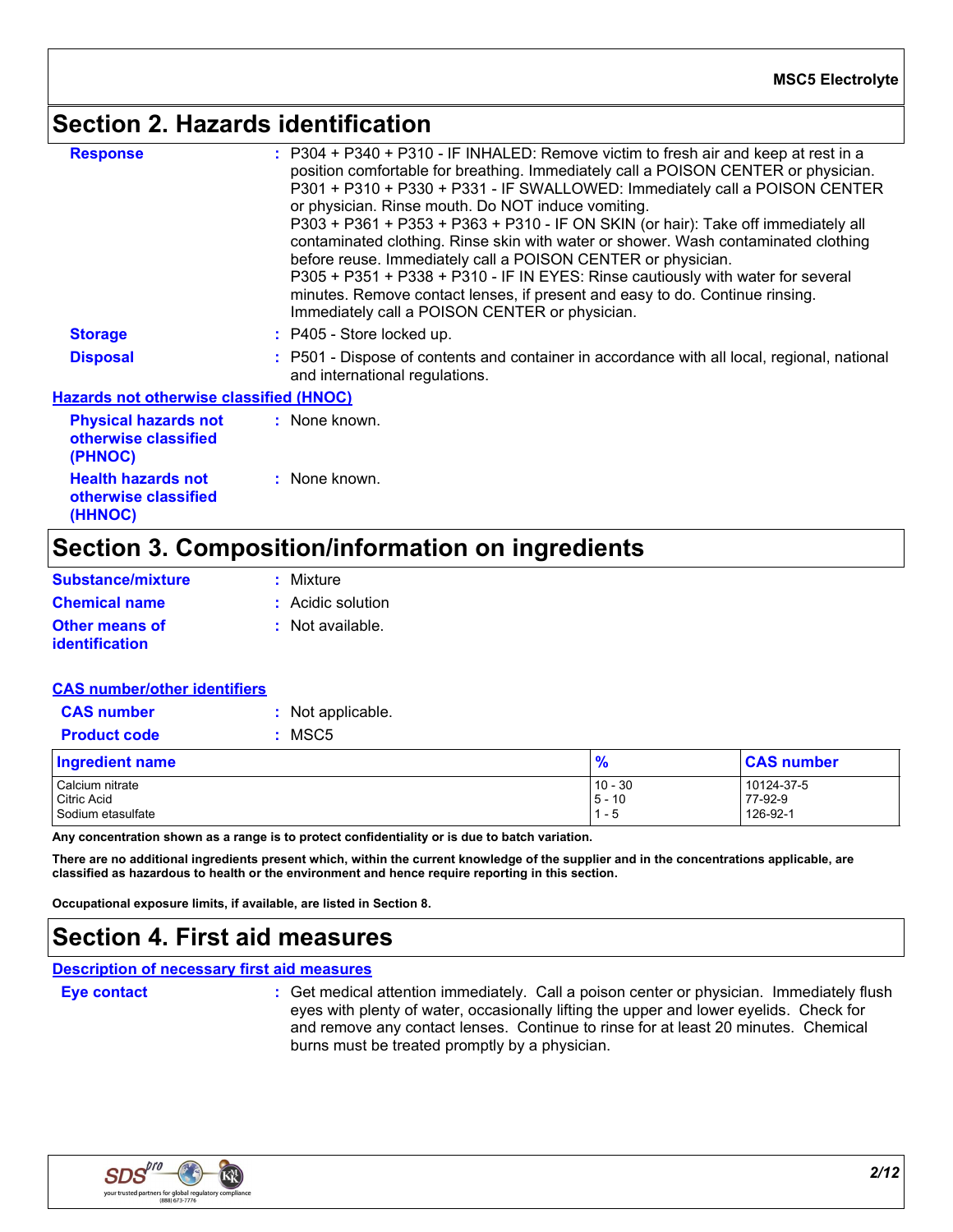# **Section 4. First aid measures**

| <b>Inhalation</b>   | : Get medical attention immediately. Call a poison center or physician. Remove victim to<br>fresh air and keep at rest in a position comfortable for breathing. If it is suspected that<br>fumes are still present, the rescuer should wear an appropriate mask or self-contained<br>breathing apparatus. If not breathing, if breathing is irregular or if respiratory arrest<br>occurs, provide artificial respiration or oxygen by trained personnel. It may be<br>dangerous to the person providing aid to give mouth-to-mouth resuscitation. If<br>unconscious, place in recovery position and get medical attention immediately. Maintain<br>an open airway. |
|---------------------|--------------------------------------------------------------------------------------------------------------------------------------------------------------------------------------------------------------------------------------------------------------------------------------------------------------------------------------------------------------------------------------------------------------------------------------------------------------------------------------------------------------------------------------------------------------------------------------------------------------------------------------------------------------------|
| <b>Skin contact</b> | : Get medical attention immediately. Call a poison center or physician. Rinse<br>immediately contaminated clothing and skin with plenty of water. Wash contaminated<br>skin with soap and water. Wash contaminated clothing thoroughly with water before<br>removing it, or wear gloves. Continue to rinse for at least 20 minutes. Chemical burns<br>must be treated promptly by a physician. Wash clothing before reuse. Clean shoes<br>thoroughly before reuse.                                                                                                                                                                                                 |
| <b>Ingestion</b>    | : Get medical attention immediately. Call a poison center or physician. Wash out mouth<br>with water. If material has been swallowed and the exposed person is conscious, give<br>small quantities of water to drink. Stop if the exposed person feels sick as vomiting may<br>be dangerous. Do not induce vomiting unless directed to do so by medical personnel. If<br>vomiting occurs, the head should be kept low so that vomit does not enter the lungs.<br>Chemical burns must be treated promptly by a physician. Never give anything by mouth<br>to an unconscious person.                                                                                 |

|                                       | Most important symptoms/effects, acute and delayed                                                                                                                                                                       |
|---------------------------------------|--------------------------------------------------------------------------------------------------------------------------------------------------------------------------------------------------------------------------|
| <b>Potential acute health effects</b> |                                                                                                                                                                                                                          |
| Eye contact                           | : Causes serious eye damage.                                                                                                                                                                                             |
| <b>Inhalation</b>                     | : May give off gas, vapor or dust that is very irritating or corrosive to the respiratory<br>system. Exposure to decomposition products may cause a health hazard. Serious<br>effects may be delayed following exposure. |
| <b>Skin contact</b>                   | : Causes severe burns.                                                                                                                                                                                                   |
| <b>Ingestion</b>                      | : Harmful if swallowed. May cause burns to mouth, throat and stomach.                                                                                                                                                    |
| <b>Over-exposure signs/symptoms</b>   |                                                                                                                                                                                                                          |
| <b>Eye contact</b>                    | : Adverse symptoms may include the following:<br>pain<br>watering<br>redness                                                                                                                                             |
| <b>Inhalation</b>                     | : No known significant effects or critical hazards.                                                                                                                                                                      |
| <b>Skin contact</b>                   | : Adverse symptoms may include the following:<br>pain or irritation<br>redness<br>blistering may occur                                                                                                                   |
| <b>Ingestion</b>                      | : Adverse symptoms may include the following:<br>stomach pains                                                                                                                                                           |
|                                       | Indication of immediate medical attention and special treatment needed, if necessary                                                                                                                                     |
| <b>Notes to physician</b>             | : In case of inhalation of decomposition products in a fire, symptoms may be delayed.<br>The exposed person may need to be kept under medical surveillance for 48 hours.                                                 |
| <b>Specific treatments</b>            | : No specific treatment.                                                                                                                                                                                                 |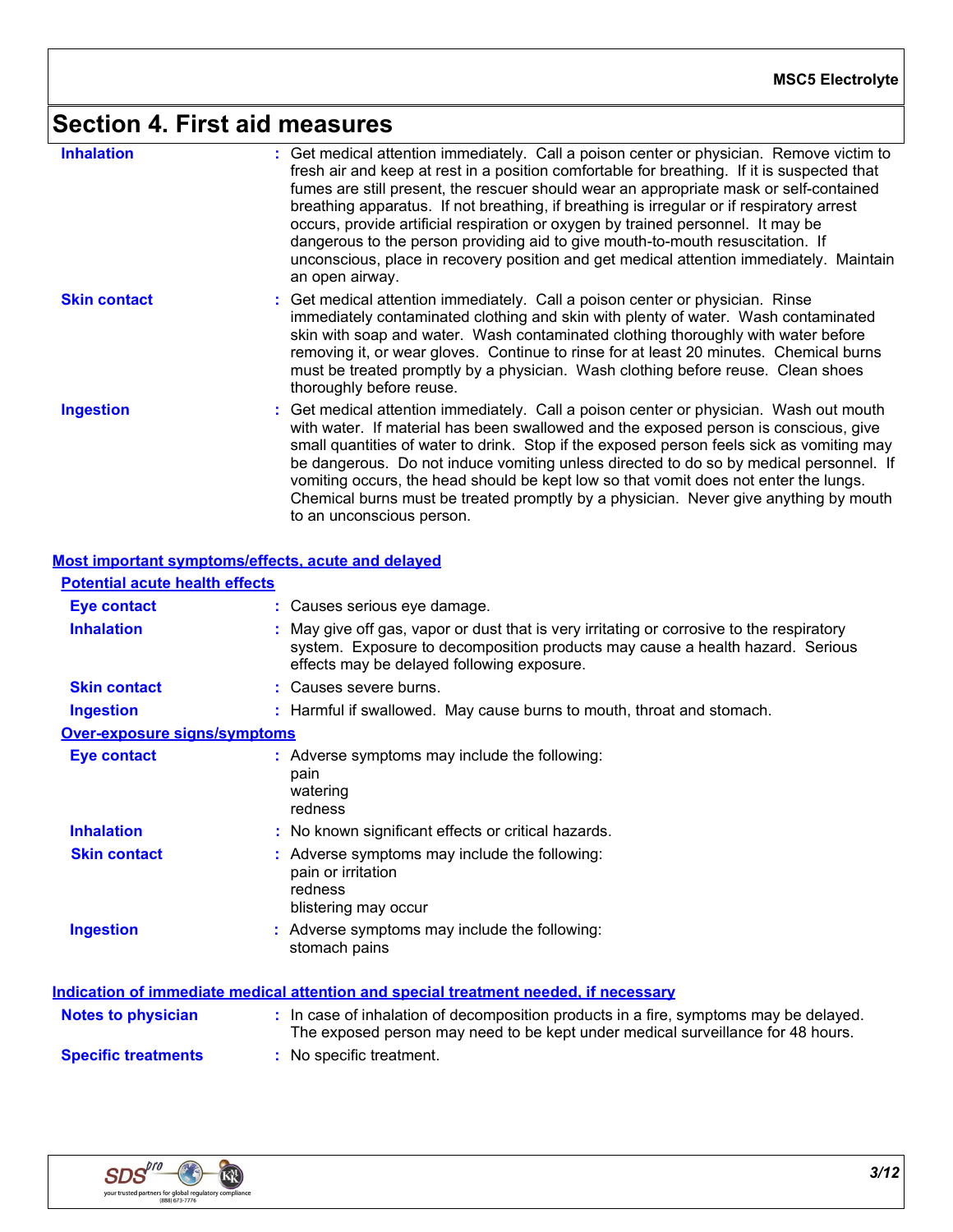### **Section 4. First aid measures**

**Protection of first-aiders** : No action shall be taken involving any personal risk or without suitable training. If it is suspected that fumes are still present, the rescuer should wear an appropriate mask or self-contained breathing apparatus. It may be dangerous to the person providing aid to give mouth-to-mouth resuscitation. Wash contaminated clothing thoroughly with water before removing it, or wear gloves.

#### **See toxicological information (Section 11)**

### **Section 5. Fire-fighting measures**

| <b>Extinguishing media</b>                               |                                                                                                                                                                          |
|----------------------------------------------------------|--------------------------------------------------------------------------------------------------------------------------------------------------------------------------|
| <b>Suitable extinguishing</b><br>media                   | : Use an extinguishing agent suitable for the surrounding fire.                                                                                                          |
| <b>Unsuitable extinguishing</b><br>media                 | : None known.                                                                                                                                                            |
| <b>Specific hazards arising</b><br>from the chemical     | : Oxidizing material. May intensify fire.                                                                                                                                |
| <b>Hazardous thermal</b><br>decomposition products       | : Decomposition products may include the following materials:<br>carbon dioxide<br>carbon monoxide<br>nitrogen oxides<br>Sulfur oxides<br>metal oxide/oxides             |
| <b>Special protective actions</b><br>for fire-fighters   | : Move containers from fire area if this can be done without risk. Use water spray to keep<br>fire-exposed containers cool.                                              |
| <b>Special protective</b><br>equipment for fire-fighters | : Fire-fighters should wear appropriate protective equipment and self-contained breathing<br>apparatus (SCBA) with a full face-piece operated in positive pressure mode. |

### **Section 6. Accidental release measures**

**Personal precautions, protective equipment and emergency procedures**

| For non-emergency<br>personnel   |   | : No action shall be taken involving any personal risk or without suitable training.<br>Evacuate surrounding areas. Keep unnecessary and unprotected personnel from<br>entering. Do not touch or walk through spilled material. Shut off all ignition sources. No<br>flares, smoking or flames in hazard area. Do not breathe vapor or mist. Provide<br>adequate ventilation. Wear appropriate respirator when ventilation is inadequate. Put<br>on appropriate personal protective equipment. |
|----------------------------------|---|------------------------------------------------------------------------------------------------------------------------------------------------------------------------------------------------------------------------------------------------------------------------------------------------------------------------------------------------------------------------------------------------------------------------------------------------------------------------------------------------|
| For emergency responders         | ÷ | If specialized clothing is required to deal with the spillage, take note of any information in<br>Section 8 on suitable and unsuitable materials. See also the information in "For non-<br>emergency personnel".                                                                                                                                                                                                                                                                               |
| <b>Environmental precautions</b> |   | : Avoid dispersal of spilled material and runoff and contact with soil, waterways, drains<br>and sewers. Inform the relevant authorities if the product has caused environmental<br>pollution (sewers, waterways, soil or air).                                                                                                                                                                                                                                                                |

**Methods and materials for containment and cleaning up**

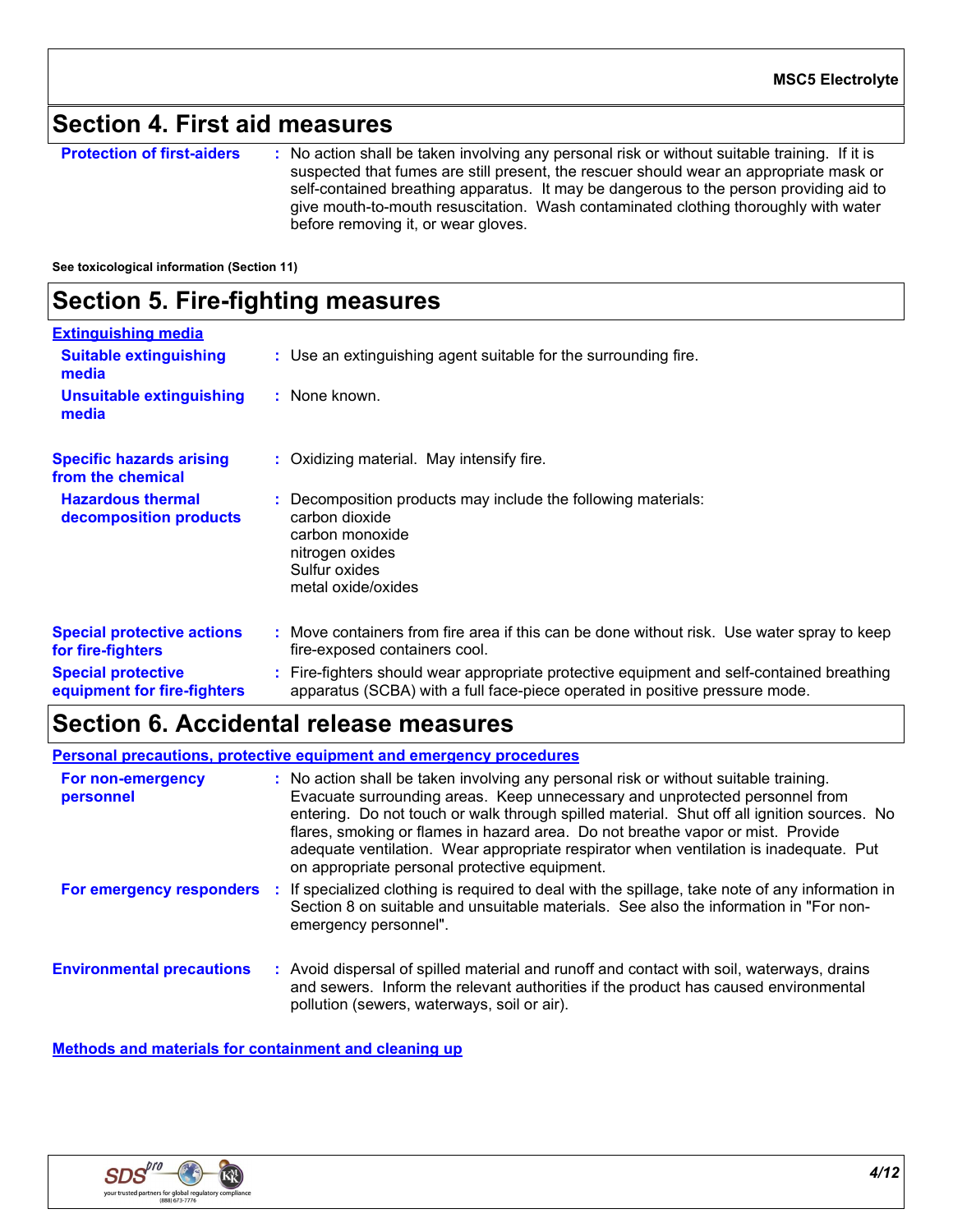### **Section 6. Accidental release measures**

**Spill** Stop leak if without risk. Move containers from spill area. Use spark-proof tools and **Spill** explosion-proof equipment. Approach release from upwind. Prevent entry into sewers, water courses, basements or confined areas. Do not absorb in sawdust or other combustible material. It may lead to a fire risk when it dries out. Wash spillages into an effluent treatment plant or proceed as follows. Contain and collect spillage with noncombustible, absorbent material e.g. sand, earth, vermiculite or diatomaceous earth and place in container for disposal according to local regulations (see Section 13). The spilled material may be neutralized with sodium carbonate, sodium bicarbonate or sodium hydroxide. Dispose of via a licensed waste disposal contractor. Contaminated absorbent material may pose the same hazard as the spilled product. Note: see Section 1 for emergency contact information and Section 13 for waste disposal.

### **Section 7. Handling and storage**

#### **Precautions for safe handling**

| <b>Protective measures</b>                                                       | : Put on appropriate personal protective equipment (see Section 8). Do not get in eyes or<br>on skin or clothing. Do not breathe vapor or mist. Do not ingest. If during normal use<br>the material presents a respiratory hazard, use only with adequate ventilation or wear<br>appropriate respirator. Keep in the original container or an approved alternative made<br>from a compatible material, kept tightly closed when not in use. Keep away from<br>clothing, incompatible materials and combustible materials. Keep away from alkalis.<br>Keep away from heat. Empty containers retain product residue and can be hazardous.<br>Do not reuse container. |
|----------------------------------------------------------------------------------|--------------------------------------------------------------------------------------------------------------------------------------------------------------------------------------------------------------------------------------------------------------------------------------------------------------------------------------------------------------------------------------------------------------------------------------------------------------------------------------------------------------------------------------------------------------------------------------------------------------------------------------------------------------------|
| <b>Advice on general</b><br>occupational hygiene                                 | : Eating, drinking and smoking should be prohibited in areas where this material is<br>handled, stored and processed. Workers should wash hands and face before eating,<br>drinking and smoking. See also Section 8 for additional information on hygiene<br>measures. Remove contaminated clothing and protective equipment before entering<br>eating areas.                                                                                                                                                                                                                                                                                                      |
| <b>Conditions for safe storage,</b><br>including any<br><b>incompatibilities</b> | : Store in accordance with local regulations. Store in original container protected from<br>direct sunlight in a dry, cool and well-ventilated area, away from incompatible materials<br>(see Section 10) and food and drink. Store locked up. Separate from alkalis. Separate<br>from reducing agents and combustible materials. Keep container tightly closed and<br>sealed until ready for use. Containers that have been opened must be carefully<br>resealed and kept upright to prevent leakage. Do not store in unlabeled containers.<br>Use appropriate containment to avoid environmental contamination.                                                  |

### **Section 8. Exposure controls/personal protection**

#### **Control parameters**

**United States**

**Occupational exposure limits**

None.

**Canada**

**Occupational exposure limits**

None.

**Mexico**

None.

#### **Appropriate engineering controls**

**:** If user operations generate dust, fumes, gas, vapor or mist, use process enclosures, local exhaust ventilation or other engineering controls to keep worker exposure to airborne contaminants below any recommended or statutory limits.

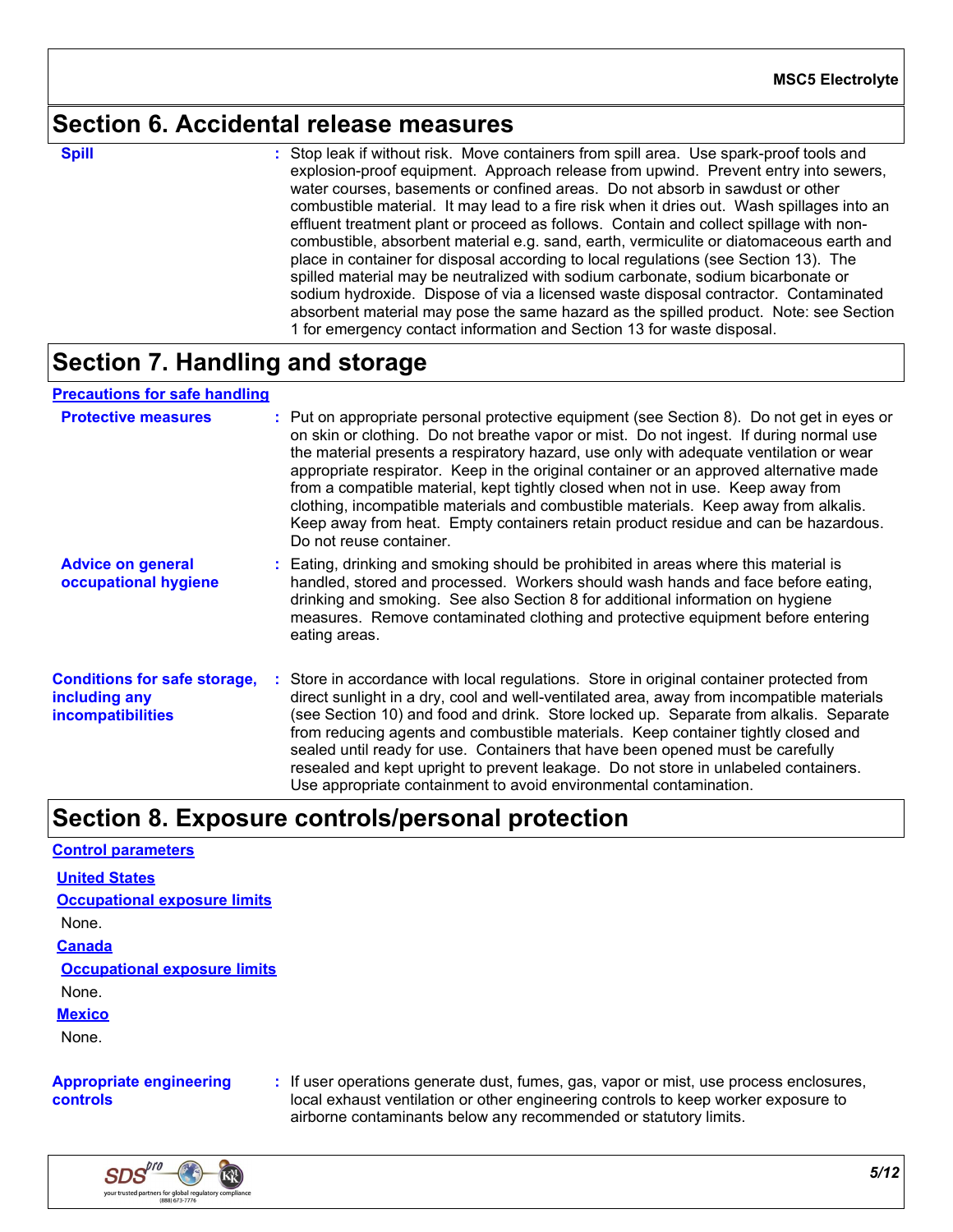# **Section 8. Exposure controls/personal protection**

| <b>Environmental exposure</b> | : Emissions from ventilation or work process equipment should be checked to ensure |
|-------------------------------|------------------------------------------------------------------------------------|
| <b>controls</b>               | they comply with the requirements of environmental protection legislation.         |

| <b>Individual protection measures</b> |                                                                                                                                                                                                                                                                                                                                                                                                                                                           |
|---------------------------------------|-----------------------------------------------------------------------------------------------------------------------------------------------------------------------------------------------------------------------------------------------------------------------------------------------------------------------------------------------------------------------------------------------------------------------------------------------------------|
| <b>Hygiene measures</b>               | : Wash hands, forearms and face thoroughly after handling chemical products, before<br>eating, smoking and using the lavatory and at the end of the working period.<br>Appropriate techniques should be used to remove potentially contaminated clothing.<br>Wash contaminated clothing before reusing. Ensure that eyewash stations and safety<br>showers are close to the workstation location.                                                         |
| <b>Eye/face protection</b>            | : Safety eyewear complying with an approved standard should be used when a risk<br>assessment indicates this is necessary to avoid exposure to liquid splashes, mists,<br>gases or dusts. If contact is possible, the following protection should be worn, unless<br>the assessment indicates a higher degree of protection: chemical splash goggles and/<br>or face shield. If inhalation hazards exist, a full-face respirator may be required instead. |
| <b>Skin protection</b>                |                                                                                                                                                                                                                                                                                                                                                                                                                                                           |
| <b>Hand protection</b>                | : Chemical-resistant, impervious gloves complying with an approved standard should be<br>worn at all times when handling chemical products if a risk assessment indicates this is<br>necessary.                                                                                                                                                                                                                                                           |
| <b>Body protection</b>                | Personal protective equipment for the body should be selected based on the task being<br>performed and the risks involved and should be approved by a specialist before<br>handling this product.                                                                                                                                                                                                                                                         |
| <b>Other skin protection</b>          | : Appropriate footwear and any additional skin protection measures should be selected<br>based on the task being performed and the risks involved and should be approved by a<br>specialist before handling this product.                                                                                                                                                                                                                                 |
| <b>Respiratory protection</b>         | : Use a properly fitted, air-purifying or supplied air respirator complying with an approved<br>standard if a risk assessment indicates this is necessary. Respirator selection must be<br>based on known or anticipated exposure levels, the hazards of the product and the safe<br>working limits of the selected respirator.                                                                                                                           |

# **Section 9. Physical and chemical properties**

| <b>Appearance</b>                               |                                      |
|-------------------------------------------------|--------------------------------------|
| <b>Physical state</b>                           | Liquid.                              |
| Color                                           | Clear.                               |
| Odor                                            | Slight                               |
| <b>Odor threshold</b>                           | Not available.                       |
| рH                                              | $: 1.5$ to 2.5                       |
| <b>Melting point</b>                            | : $0^{\circ}$ C (32 $^{\circ}$ F)    |
| <b>Boiling point</b>                            | : $100^{\circ}$ C (212 $^{\circ}$ F) |
| <b>Flash point</b>                              | Not available.                       |
| <b>Evaporation rate</b>                         | Not available.                       |
| Flammability (solid, gas)                       | : Not available.                     |
| Lower and upper explosive<br>(flammable) limits | : Not available.                     |
| <b>Vapor pressure</b>                           | Not available.                       |
| <b>Vapor density</b>                            | : $>1$ [Air = 1]                     |
| <b>Relative density</b>                         | 1.16                                 |
| <b>Solubility</b>                               | Complete.                            |

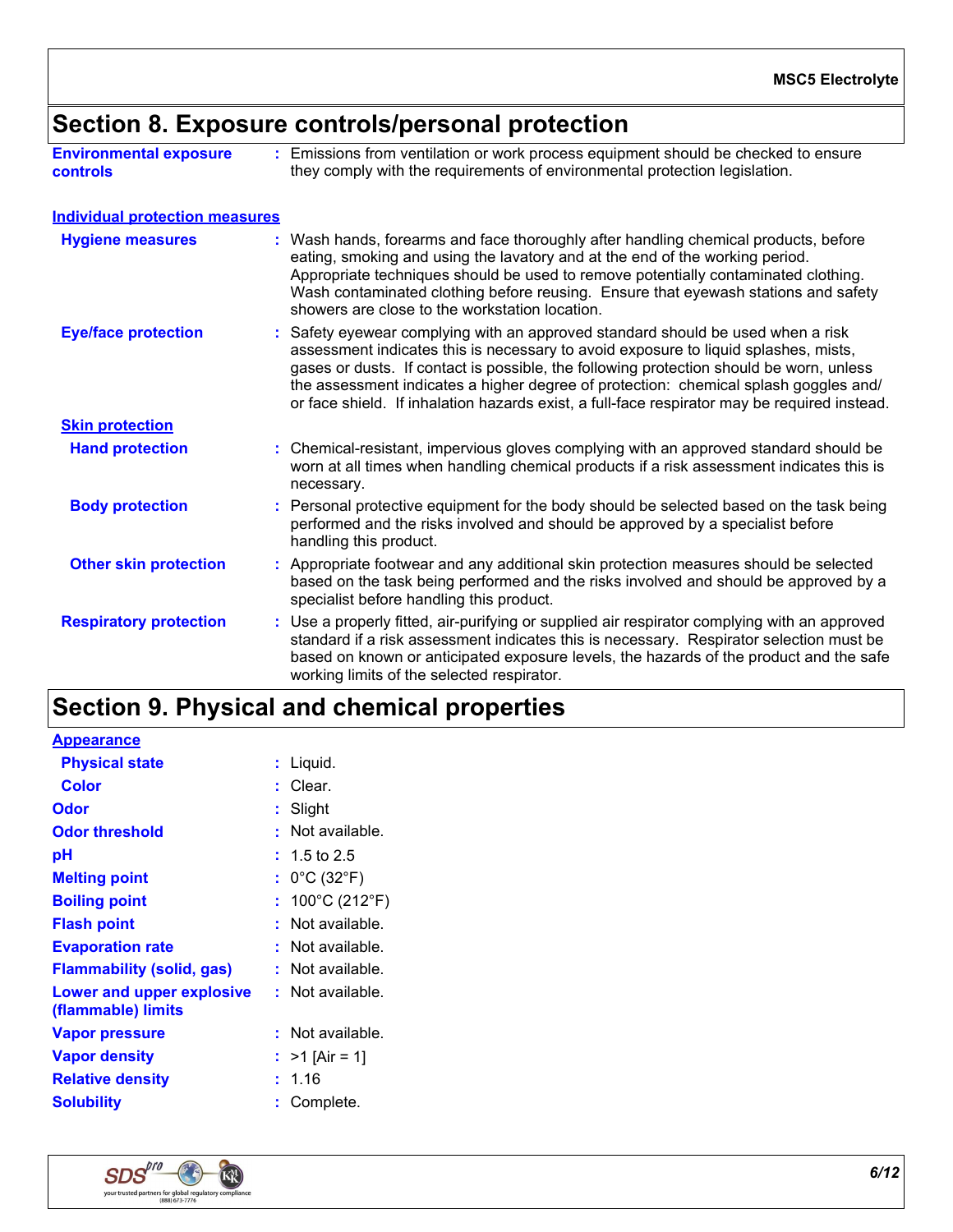### **Section 9. Physical and chemical properties**

| <b>Partition coefficient: n-</b><br>octanol/water | : Not available. |  |
|---------------------------------------------------|------------------|--|
| <b>Auto-ignition temperature</b>                  | : Not available. |  |
| <b>Decomposition temperature</b>                  | : Not available. |  |
| <b>Viscosity</b>                                  | : Not available. |  |
| <b>Volatility</b>                                 | $: 0\%$ (v/v)    |  |
| VOC (w/w)                                         | $: 3 \%$ (w/w)   |  |

### **Section 10. Stability and reactivity**

| <b>Reactivity</b>                            | : No specific test data related to reactivity available for this product or its ingredients.                                                                                                                                                              |
|----------------------------------------------|-----------------------------------------------------------------------------------------------------------------------------------------------------------------------------------------------------------------------------------------------------------|
| <b>Chemical stability</b>                    | : The product is stable.                                                                                                                                                                                                                                  |
| <b>Possibility of hazardous</b><br>reactions | : Hazardous reactions or instability may occur under certain conditions of storage or use.<br>Conditions may include the following:<br>contact with combustible materials<br>Reactions may include the following:<br>risk of causing or intensifying fire |
| <b>Conditions to avoid</b>                   | : Drying on clothing or other combustible materials may cause fire.                                                                                                                                                                                       |
| <b>Incompatible materials</b>                | : Reactive or incompatible with the following materials: oxidizing materials, reducing<br>materials, combustible materials and alkalis.                                                                                                                   |
| <b>Hazardous decomposition</b><br>products   | : Under normal conditions of storage and use, hazardous decomposition products should<br>not be produced.                                                                                                                                                 |

# **Section 11. Toxicological information**

#### **Information on toxicological effects**

| <b>Acute toxicity</b> |                                                                                       |                                                      |                |                               |  |  |
|-----------------------|---------------------------------------------------------------------------------------|------------------------------------------------------|----------------|-------------------------------|--|--|
|                       |                                                                                       |                                                      | <b>Dose</b>    | <b>Exposure</b>               |  |  |
|                       |                                                                                       | Rat                                                  |                |                               |  |  |
|                       |                                                                                       | Rat                                                  |                |                               |  |  |
|                       |                                                                                       | Rat                                                  |                |                               |  |  |
|                       | <b>Product/ingredient name</b><br>Calcium nitrate<br>Citric Acid<br>Sodium etasulfate | <b>Result</b><br>LD50 Oral<br>LD50 Oral<br>LD50 Oral | <b>Species</b> | 302 mg/kg<br>3 g/kg<br>4 g/kg |  |  |

**Irritation/Corrosion**

| <b>Product/ingredient name</b> | <b>Result</b>            | <b>Species</b> | <b>Score</b> | <b>Exposure</b>   | <b>Observation</b>       |
|--------------------------------|--------------------------|----------------|--------------|-------------------|--------------------------|
| Citric Acid                    | Eyes - Severe irritant   | Rabbit         |              | $24$ hours 750 µg | $\overline{\phantom{a}}$ |
|                                | Skin - Mild irritant     | Rabbit         |              | 24 hours 500 mg   | $\overline{\phantom{0}}$ |
|                                | Skin - Moderate irritant | Rabbit         |              | $0.5$ mL          |                          |
| Sodium etasulfate              | Eyes - Mild irritant     | Rabbit         |              | $250 \mu g$       |                          |
|                                | Skin - Moderate irritant | Rabbit         |              | 500 mg            |                          |

#### **Sensitization**

There is no data available.

**Carcinogenicity**

There is no data available.

#### **Specific target organ toxicity (single exposure)**

There is no data available.

**Specific target organ toxicity (repeated exposure)**

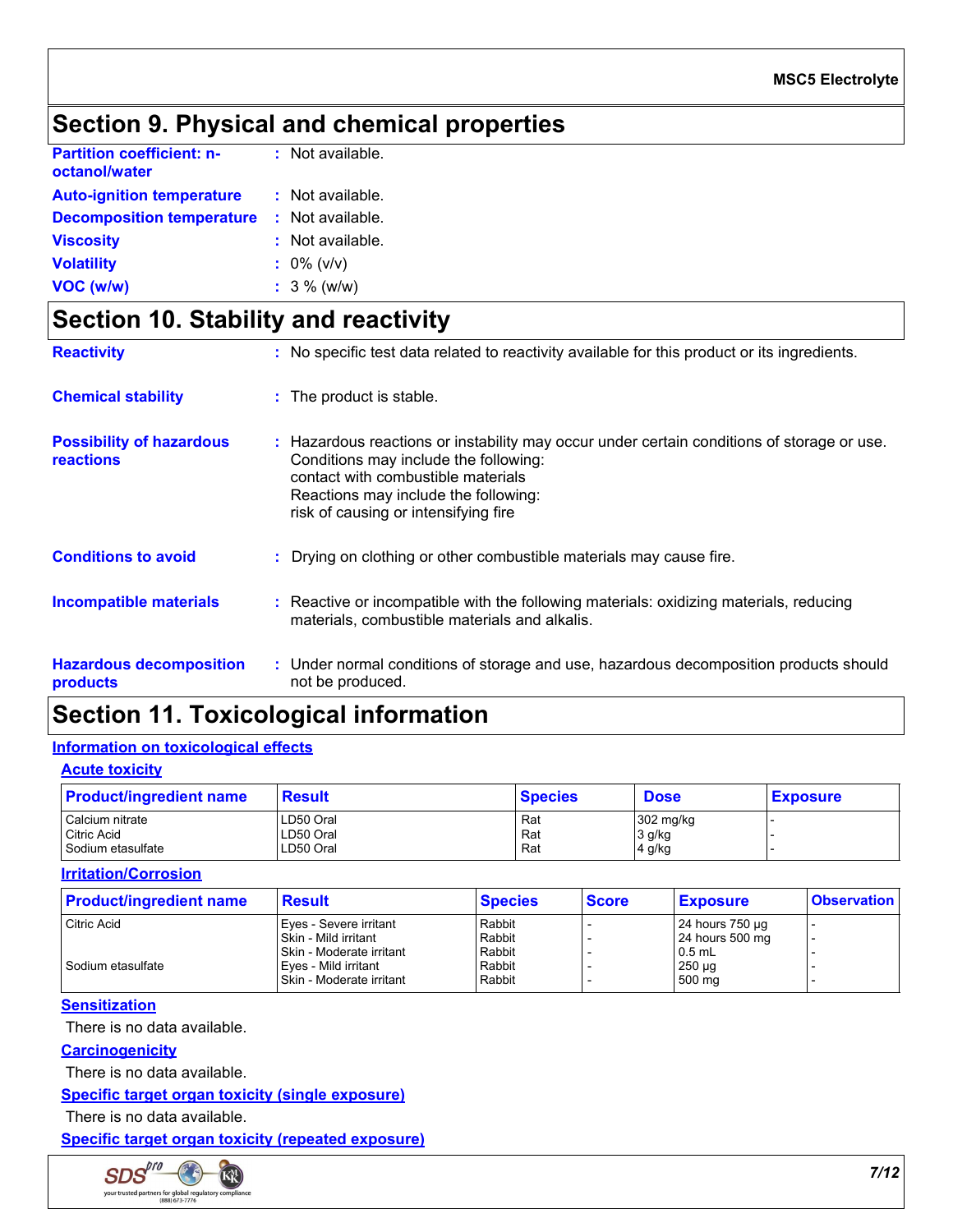# **Section 11. Toxicological information**

There is no data available.

#### **Aspiration hazard**

There is no data available.

| <b>Information on the likely</b><br>routes of exposure | : Dermal contact. Eye contact. Inhalation. Ingestion.                                                                                                                                                                    |
|--------------------------------------------------------|--------------------------------------------------------------------------------------------------------------------------------------------------------------------------------------------------------------------------|
| <b>Potential acute health effects</b>                  |                                                                                                                                                                                                                          |
| Eye contact                                            | : Causes serious eye damage.                                                                                                                                                                                             |
| <b>Inhalation</b>                                      | : May give off gas, vapor or dust that is very irritating or corrosive to the respiratory<br>system. Exposure to decomposition products may cause a health hazard. Serious<br>effects may be delayed following exposure. |
| <b>Skin contact</b>                                    | : Causes severe burns.                                                                                                                                                                                                   |
| <b>Ingestion</b>                                       | : Harmful if swallowed. May cause burns to mouth, throat and stomach.                                                                                                                                                    |

#### **Symptoms related to the physical, chemical and toxicological characteristics**

| <b>Eye contact</b>  | : Adverse symptoms may include the following:<br>pain<br>watering<br>redness                           |
|---------------------|--------------------------------------------------------------------------------------------------------|
| <b>Inhalation</b>   | : No known significant effects or critical hazards.                                                    |
| <b>Skin contact</b> | : Adverse symptoms may include the following:<br>pain or irritation<br>redness<br>blistering may occur |
| <b>Ingestion</b>    | : Adverse symptoms may include the following:<br>stomach pains                                         |

#### **Delayed and immediate effects and also chronic effects from short and long term exposure**

| : No known significant effects or critical hazards. |
|-----------------------------------------------------|
| : No known significant effects or critical hazards. |
|                                                     |
| : No known significant effects or critical hazards. |
| : No known significant effects or critical hazards. |
| <b>Potential chronic health effects</b>             |
| : No known significant effects or critical hazards. |
| : No known significant effects or critical hazards. |
| : No known significant effects or critical hazards. |
| : No known significant effects or critical hazards. |
| : No known significant effects or critical hazards. |
| : No known significant effects or critical hazards. |
|                                                     |

**Numerical measures of toxicity Acute toxicity estimates**

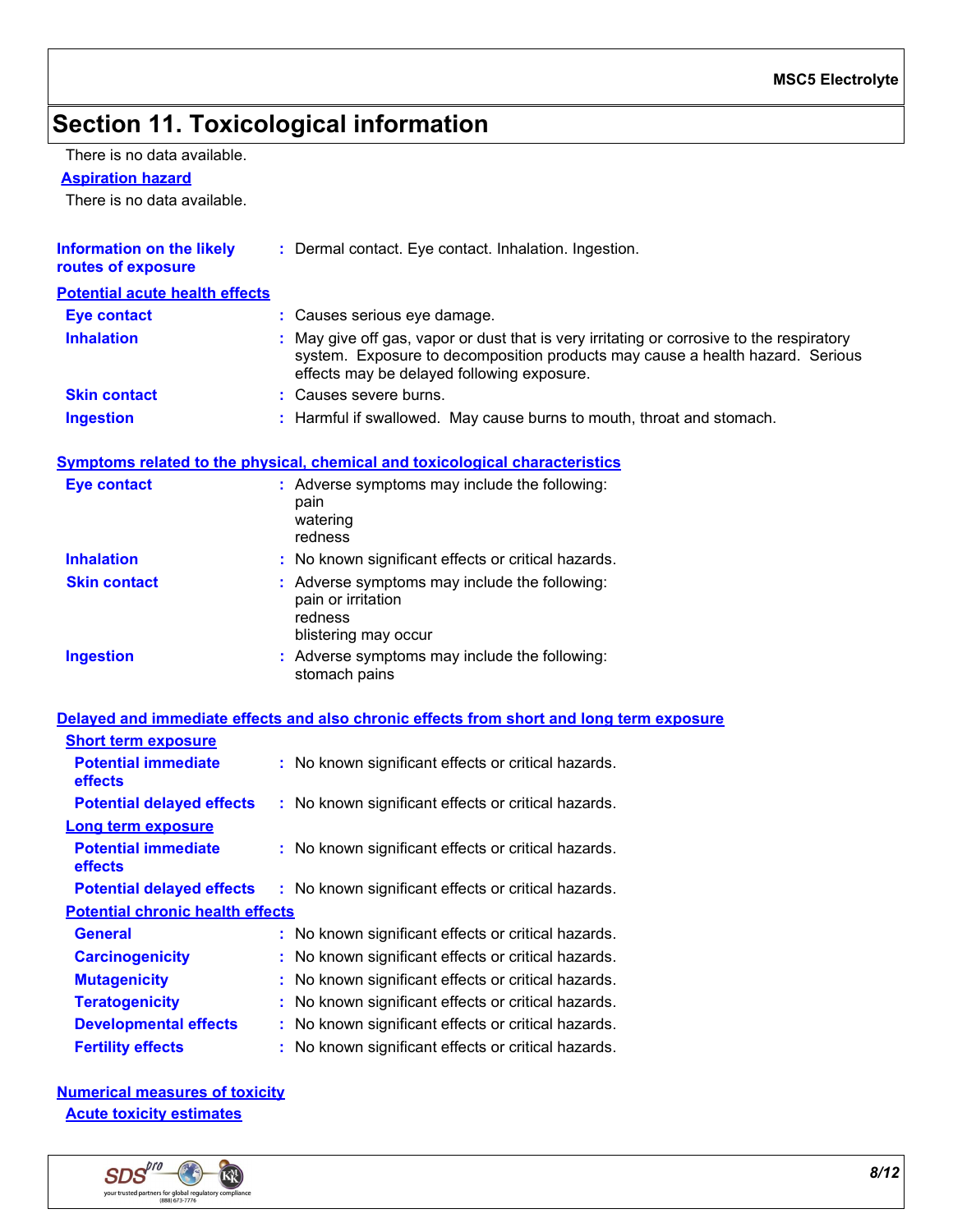# **Section 11. Toxicological information**

| <b>Route</b>                | <b>ATE value</b>           |
|-----------------------------|----------------------------|
| Oral<br>Inhalation (vapors) | 1337.9 mg/kg<br>50.42 mg/L |

# **Section 12. Ecological information**

#### **Toxicity**

| <b>Product/ingredient name</b> | Result                              | <b>Species</b>                        | <b>Exposure</b> |
|--------------------------------|-------------------------------------|---------------------------------------|-----------------|
| Calcium nitrate                | Acute LC50 2400000 µg/L Fresh water | Fish - Lepomis macrochirus            | 96 hours        |
| <b>Citric Acid</b>             | Acute LC50 160000 µg/L Marine water | Crustaceans - Carcinus maenas - Adult | 48 hours        |

#### **Persistence and degradability**

There is no data available.

#### **Bioaccumulative potential**

| <b>Product/ingredient name</b> | $\mathsf{LogP}_\mathsf{ow}$ | <b>BCF</b> | <b>Potential</b> |
|--------------------------------|-----------------------------|------------|------------------|
| Citric Acid                    | <b>Q</b><br>-1.0            |            | low              |

#### **Mobility in soil**

| <b>Soil/water partition</b> | $\therefore$ There is no data available. |
|-----------------------------|------------------------------------------|
| <b>coefficient (Koc)</b>    |                                          |

**Other adverse effects** : No known significant effects or critical hazards.

### **Section 13. Disposal considerations**

| <b>Disposal methods</b> | : The generation of waste should be avoided or minimized wherever possible. Disposal<br>of this product, solutions and any by-products should comply with the requirements of<br>environmental protection and waste disposal legislation and any regional local authority<br>requirements. Dispose of surplus and non-recyclable products via a licensed waste<br>disposal contractor. Waste should not be disposed of untreated to the sewer unless<br>fully compliant with the requirements of all authorities with jurisdiction. Waste packaging<br>should be recycled. Incineration or landfill should only be considered when recycling is<br>not feasible. This material and its container must be disposed of in a safe way. Care<br>should be taken when handling empty containers that have not been cleaned or rinsed<br>out. Empty containers or liners may retain some product residues. Avoid dispersal of |
|-------------------------|-------------------------------------------------------------------------------------------------------------------------------------------------------------------------------------------------------------------------------------------------------------------------------------------------------------------------------------------------------------------------------------------------------------------------------------------------------------------------------------------------------------------------------------------------------------------------------------------------------------------------------------------------------------------------------------------------------------------------------------------------------------------------------------------------------------------------------------------------------------------------------------------------------------------------|
|                         | spilled material and runoff and contact with soil, waterways, drains and sewers.                                                                                                                                                                                                                                                                                                                                                                                                                                                                                                                                                                                                                                                                                                                                                                                                                                        |

# **Section 14. Transport information**

|                                                                  | <b>DOT</b>                                    | <b>TDG / NOM-003-SCT</b>                      | <b>IMDG</b>                                   | <b>IATA</b>                                   |
|------------------------------------------------------------------|-----------------------------------------------|-----------------------------------------------|-----------------------------------------------|-----------------------------------------------|
| <b>UN number</b>                                                 | <b>UN3139</b>                                 | <b>UN3139</b>                                 | UN3139                                        | <b>UN3139</b>                                 |
| <b>UN proper</b><br>shipping name                                | OXIDIZING LIQUID, N.O.S.<br>(Calcium nitrate) | OXIDIZING LIQUID, N.O.S.<br>(Calcium nitrate) | OXIDIZING LIQUID, N.O.S.<br>(Calcium nitrate) | OXIDIZING LIQUID, N.O.S.<br>(Calcium nitrate) |
|                                                                  |                                               |                                               |                                               |                                               |
|                                                                  |                                               |                                               |                                               |                                               |
| SDS'''<br>your trusted partners for global regulatory compliance |                                               |                                               |                                               | 9/12                                          |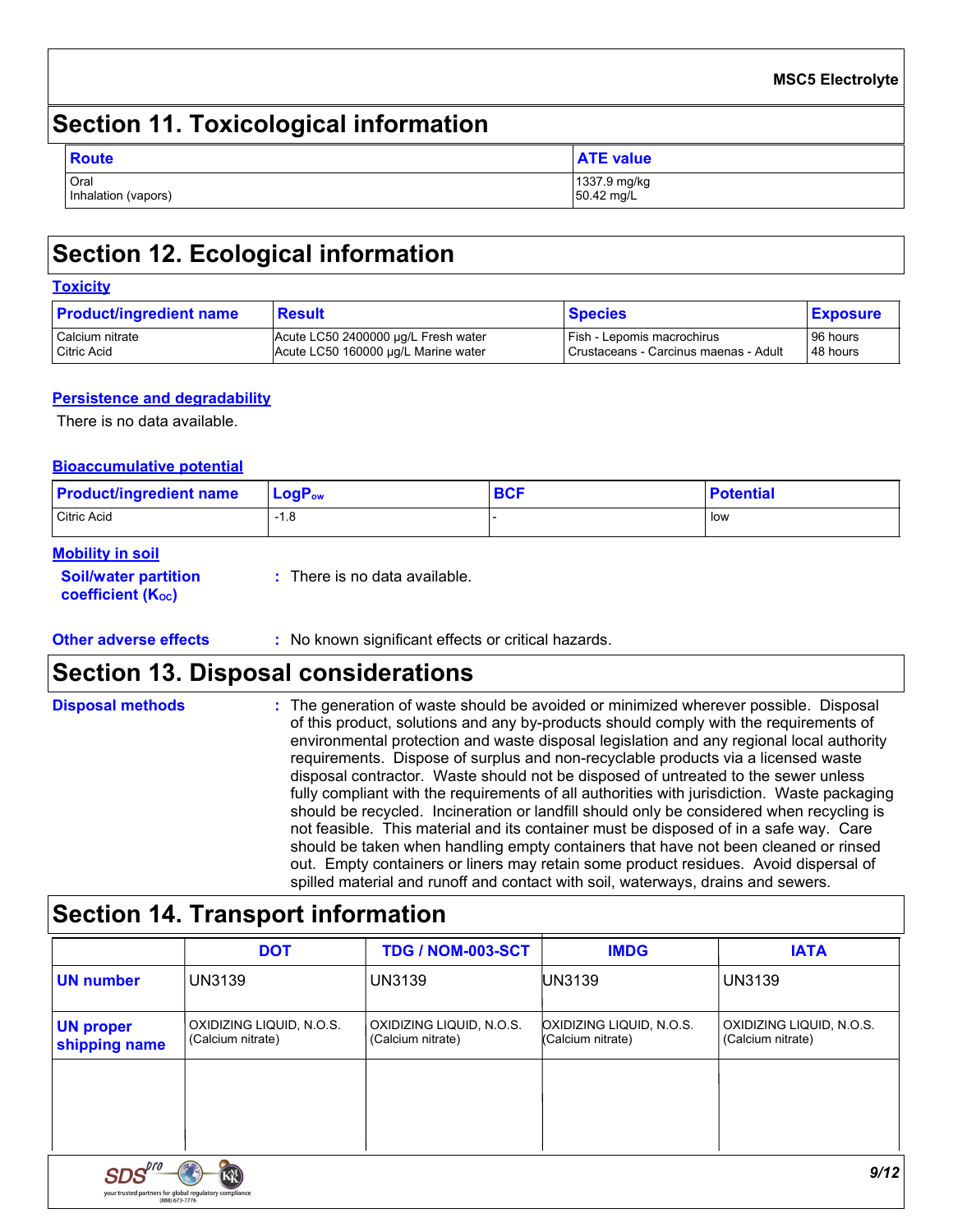#### **Section 14. Transport information** 5.1 III  $5.1$ III  $\overline{5.1}$ III **Emergency schedules (EmS)** F-A, S-Q **-** Production **Transport hazard class(es) Packing group Additional information Environmental hazards** No. No. No. -No. 5.1 III

**AERG :** 140

**Special precautions for user Transport within user's premises:** always transport in closed containers that are **:** upright and secure. Ensure that persons transporting the product know what to do in the event of an accident or spillage.

**Transport in bulk according :** Not available. **to Annex II of MARPOL 73/78 and the IBC Code**

# **Section 15. Regulatory information**

| <b>U.S. Federal regulations</b>                                                   | : United States inventory (TSCA 8b): All components are listed or exempted. |  |
|-----------------------------------------------------------------------------------|-----------------------------------------------------------------------------|--|
| <b>Clean Air Act Section 112</b><br>(b) Hazardous Air<br><b>Pollutants (HAPS)</b> | : Not listed                                                                |  |
| <b>Clean Air Act Section 602</b><br><b>Class I Substances</b>                     | : Not listed                                                                |  |
| <b>Clean Air Act Section 602</b><br><b>Class II Substances</b>                    | : Not listed                                                                |  |
| <b>DEA List I Chemicals</b><br>(Precursor Chemicals)                              | : Not listed                                                                |  |
| <b>DEA List I Chemicals</b><br>(Precursor Chemicals)                              | : Not listed                                                                |  |
| <b>SARA 302/304</b>                                                               |                                                                             |  |
| <b>Composition/information on ingredients</b>                                     |                                                                             |  |
| No products were found.                                                           |                                                                             |  |
| <b>SARA 304 RQ</b>                                                                | : Not applicable.                                                           |  |
| <b>SARA 311/312</b>                                                               |                                                                             |  |
| <b>Classification</b>                                                             | $:$ Fire hazard<br>Immediate (acute) health hazard                          |  |
| <b>Composition/information on ingredients</b>                                     |                                                                             |  |

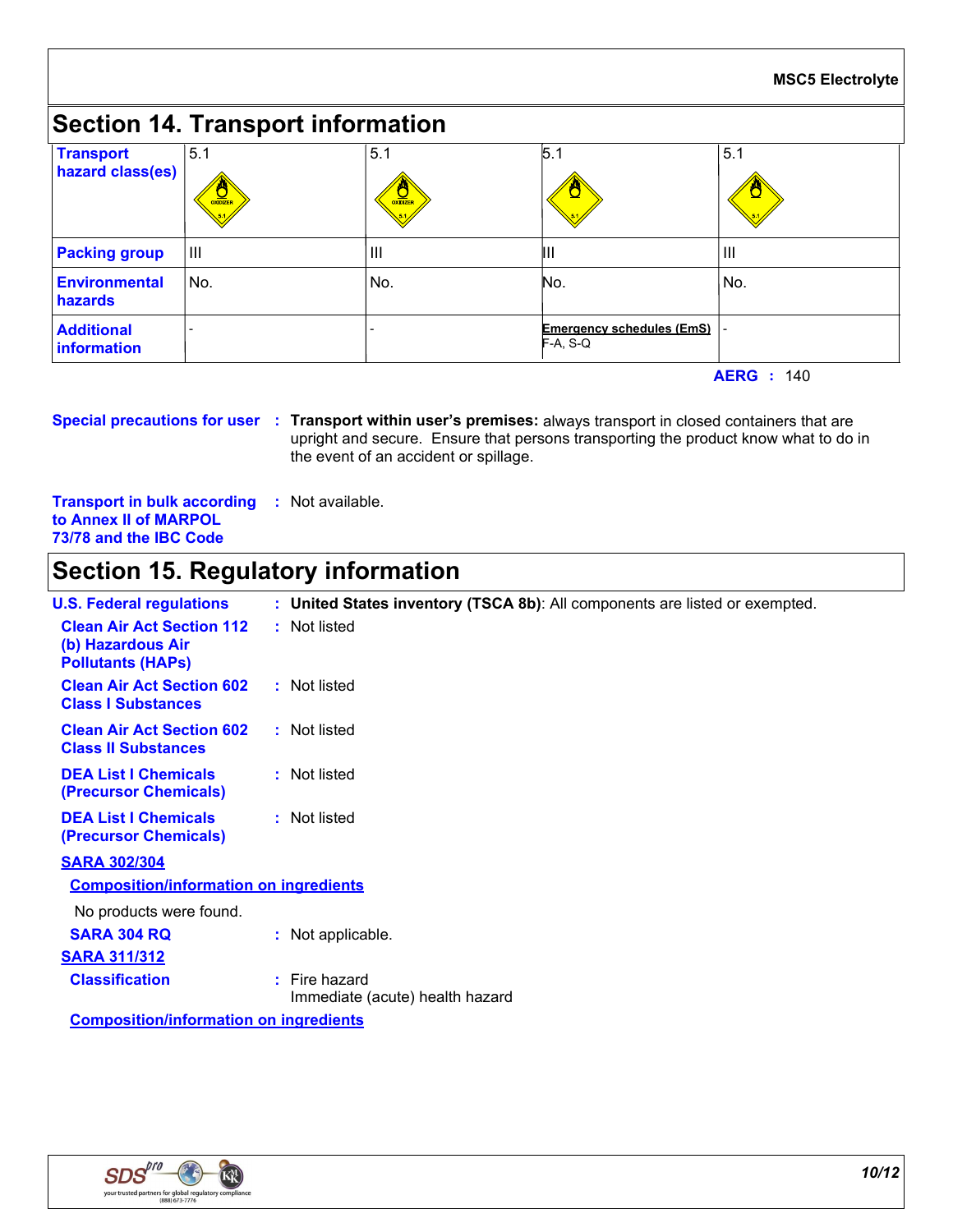# **Section 15. Regulatory information**

| <b>Name</b>       | $\frac{9}{6}$ | <b>Fire</b> | <b>Sudden</b><br>hazard release of<br><b>pressure</b> | <b>Reactive</b> | Immediate<br>(acute)<br>health<br>hazard | <b>Delayed</b><br>(chronic)<br>health<br>hazard |
|-------------------|---------------|-------------|-------------------------------------------------------|-----------------|------------------------------------------|-------------------------------------------------|
| l Calcium nitrate | $10 - 30$     | Yes.        | No.                                                   | No.             | Yes.                                     | No.                                             |
| Citric Acid       | $5 - 10$      | No.         | No.                                                   | No.             | Yes.                                     | No.                                             |
| Sodium etasulfate | - 5           | No.         | No.                                                   | No.             | Yes.                                     | No.                                             |

#### **SARA 313**

|                                           | <b>Product name</b> | <b>CAS number</b> | $\frac{9}{6}$ |
|-------------------------------------------|---------------------|-------------------|---------------|
| <b>Form R - Reporting</b><br>requirements | Calcium nitrate     | 10124-37-5        | $10 - 30$     |
| <b>Supplier notification</b>              | Calcium nitrate     | 10124-37-5        | $10 - 30$     |

SARA 313 notifications must not be detached from the SDS and any copying and redistribution of the SDS shall include copying and redistribution of the notice attached to copies of the SDS subsequently redistributed.

### **State regulations**

| <b>Massachusetts</b>       | : None of the components are listed.                   |
|----------------------------|--------------------------------------------------------|
| <b>New York</b>            | : None of the components are listed.                   |
| <b>New Jersey</b>          | : The following components are listed: Calcium nitrate |
| <b>Pennsylvania</b>        | : None of the components are listed.                   |
| <b>California Prop. 65</b> |                                                        |

No products were found.

| <b>Canada</b>                |                                                        |
|------------------------------|--------------------------------------------------------|
| <b>Canadian lists</b>        |                                                        |
| <b>Canadian NPRI</b>         | : The following components are listed: Calcium nitrate |
| <b>CEPA Toxic substances</b> | : None of the components are listed.                   |
| <b>Canada inventory</b>      | : All components are listed or exempted.               |
| <b>International lists</b>   |                                                        |
| <b>National inventory</b>    |                                                        |
| <b>Australia</b>             | : All components are listed or exempted.               |
| <b>China</b>                 | : All components are listed or exempted.               |
| <b>Europe</b>                | : All components are listed or exempted.               |
| <b>Japan</b>                 | : All components are listed or exempted.               |
| <b>Malaysia</b>              | : Not determined.                                      |
| <b>New Zealand</b>           | : All components are listed or exempted.               |
| <b>Philippines</b>           | : All components are listed or exempted.               |
| <b>Republic of Korea</b>     | : All components are listed or exempted.               |
| <b>Taiwan</b>                | Not determined.                                        |
|                              |                                                        |